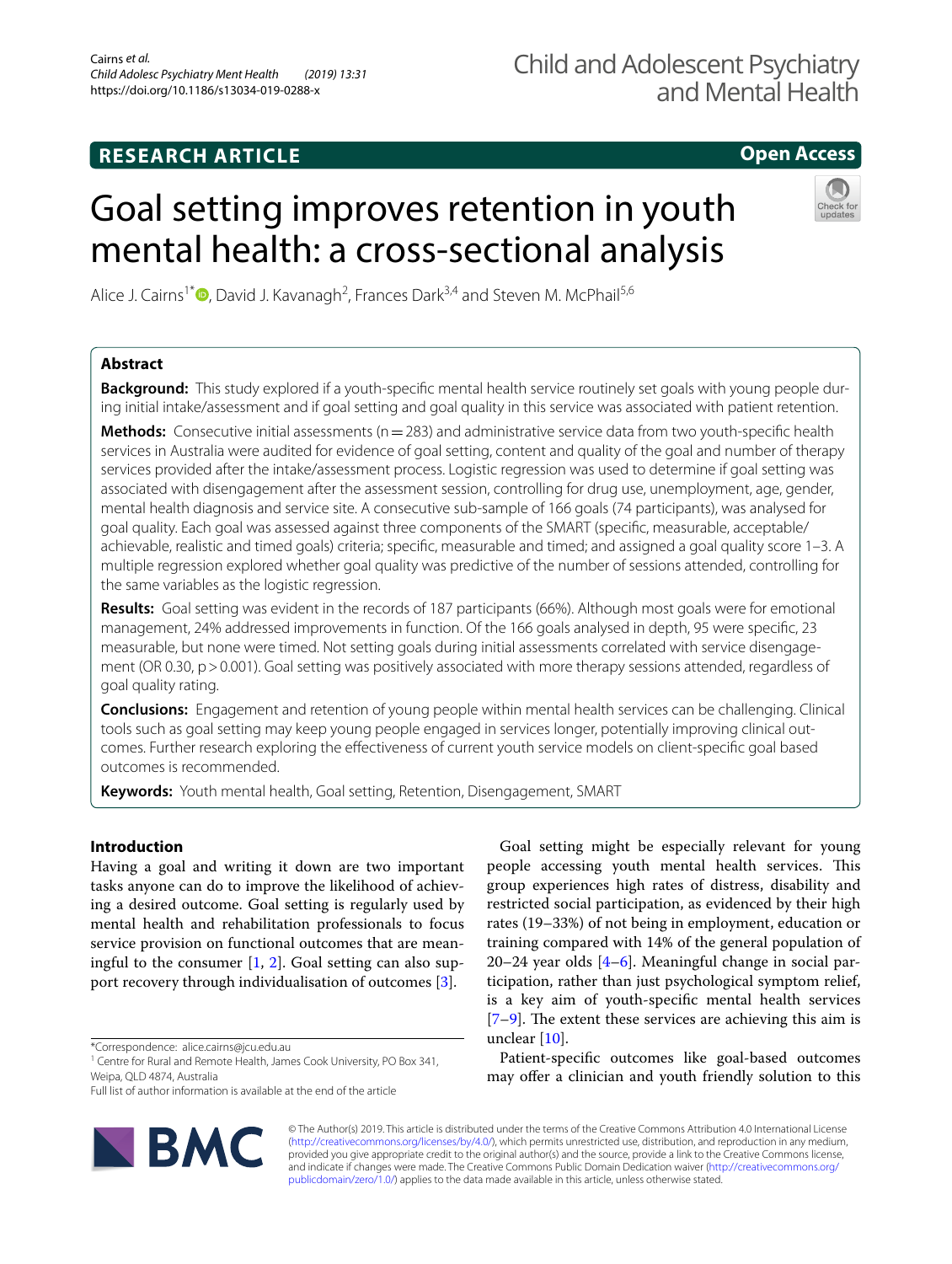problem [\[11\]](#page-7-4). Although goal setting is common practice in delivering psychological therapies to youth [\[2](#page-6-1)], the infuence of goal setting on motivation and clinical outcomes within this population have not been well established [\[12](#page-7-5)]. In other felds, goal quality does appear to have an impact on immediate performance of tasks aimed at achieving that goal. In cerebrovascular rehabilitation settings, patients with functional, measurable goals at service entry tend to have higher discharge scores on functional measures than ones who made general goal statements [[13\]](#page-7-6); and specifc, challenging goals improved immediate performance in cognitive and motor tasks [[14\]](#page-7-7). In non-clinical settings, specific and challenging goals have been associated with greater effort and persistence from goal setters in comparison to vague or 'easy' goals  $[15]$ . This demonstrates the potential influence on specifc tasks necessary for goal achievement. However, there is no clear evidence that goal setting infuences retention of patients within a service. This is a particularly pertinent issue in youth mental health, where attrition before treatment completion is common [\[16\]](#page-7-9).

This investigation explored the routine use of goal setting with young people experiencing mental health issues during the frst use of a youth-specifc mental health service. This study explored whether the occurrence and quality of goal setting are associated with subsequent patient retention. This aim of this investigation was to:

- a. identify if goal setting was occurring during the initial intake and assessment process and what demographic variables may be associated with goals being set;
- b. explore the quality of the goals being set and pilot a quality index score and;
- c. identify if the presence or quality of goals was associated with the level of patient retention.

## **Methods**

## **Design, participants and ethical approval**

This cross-sectional investigation audited 283 consecutive clinical charts from young people aged 12–25 years old accessing a non-government youth mental health service (*headspace*) in 2016. Ethical approval was granted by the Queensland University of Technology (Approval Number 1400000066).

## **Setting**

Two *headspace* centres in South East Queensland, Australia participated in this study. *headspace* is an Australian-wide initiative with over 100 centres spread throughout the continent. *headspace* provides services to 12–25 year olds with the primary aim of promoting and

supporting early intervention for mental health issues as well as general health, vocational and substance use problems [[7\]](#page-7-1). Referrals are received from young people themselves (self-referral), parents/guardians, general practitioners and other health professionals, tertiary government mental health services, schools or community based organisations, and family or youth courts. *headspace*, clinicians will refer to tertiary government mental health services if the mental health needs of the young person are specialised or the person is at immediate risk to themselves or others. Young people seeking help from a *headspace* centre have at least one initial intake and assessment session to determine the individual's needs and suitability for the service. If considered appropriate after the initial assessment, they are referred to a *headspace* therapist to provide ongoing mental (or physical) health services [[17](#page-7-10)]. Young people can be involved with other clinical or vocational programs while engaged with *headspace. headspace*, has a 'no wrong door' policy meaning young people can present or be referred for any issue without having to negotiate complex inclusion/ exclusion service criteria [\[18](#page-7-11)].

## **Procedure**

Initial intake, assessment and administrative service data from consecutive charts were audited by one member of the research team with support from a second member to check and clarify any ambiguous data. Support from a *headspace* clinician at each site was also available to clarify any ambiguous clinical notes. Basic demographic and clinical data including age (in years); gender (*M*/*F*); self reported current or previous drug use (*yes*/*no*); documented mental health diagnosis (*yes*/*no*); whether the participant was employed or studying (*yes*/*no*), were collected from the participants' clinical intake and assessment information. Administrative data for each participant included the total number of therapy sessions attended after the initial intake/assessment process (patient retention) and the *headspace* site the participant sought help from.

## *Service disengagement*

If no therapy sessions were attended after the initial assessment, this was classifed as service disengagement (coded *yes*/*no*). This portion of the sample was of particular interest to the research team. Patient charts were scanned for a stated reason for not continuing with the service.

## *Goal setting*

During intake and assessment sessions, service intake clinicians are expected to elicit what the young person hopes to achieve by attending the service (goals). To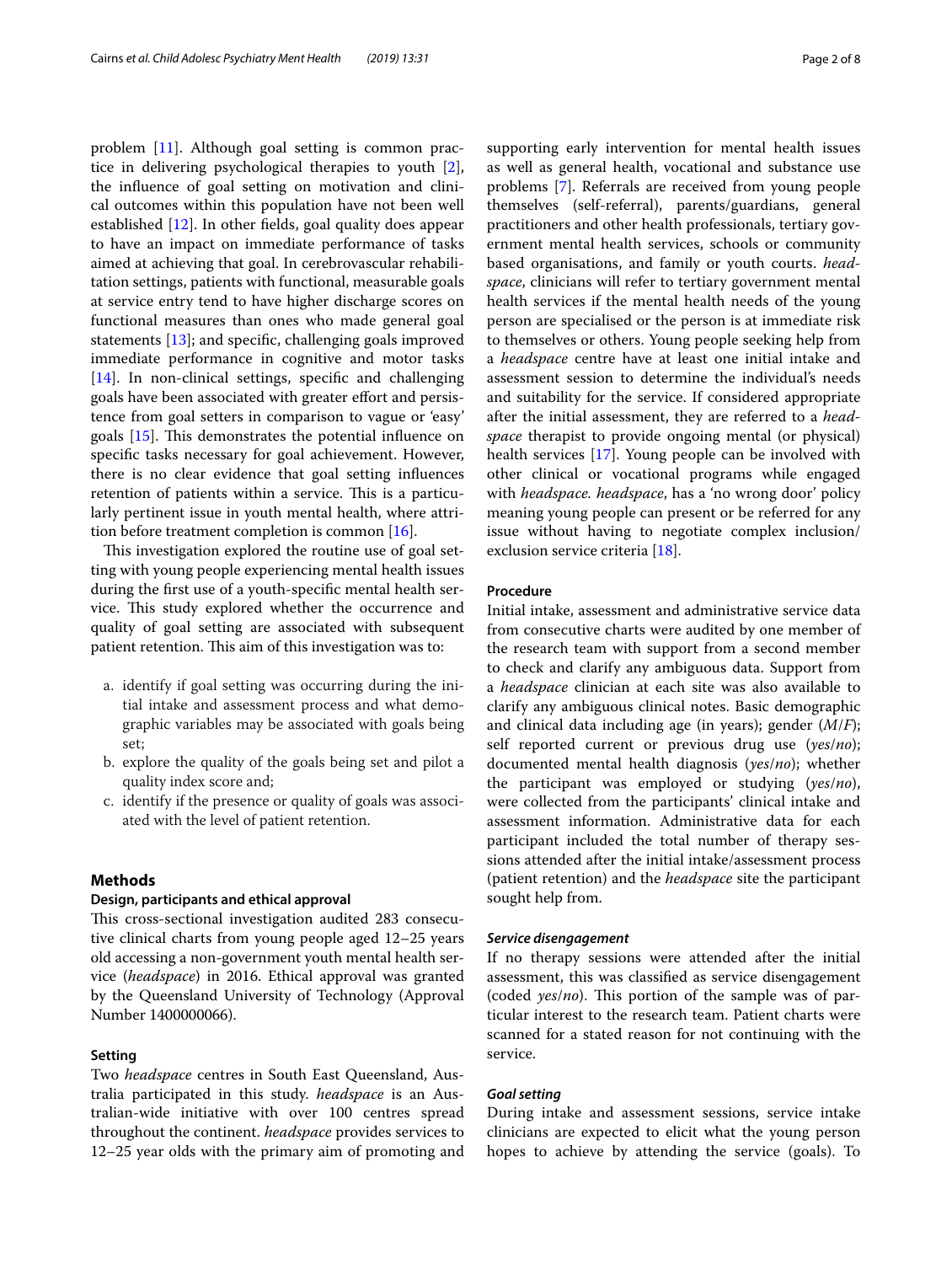identify if goal setting occurred, all intake and assessment clinician notes were reviewed by a health professional independent of the clinical team. Goals for therapy or service engagement were typically documented at the end of the clinical assessment document; however, the entire assessment notes were audited to ensure goals recorded elsewhere were not missed. The presence of goal setting was recorded as a dichotomous variable (*yes*/*no*).

## *Goal content and quality*

The content of a sub-sample of 74 consecutive charts with a documented goal was examined. Goals from these charts were recorded verbatim for assessment of content and quality. Goal content was coded into pre-specifed categories derived from previously reported reasons for help-seeking and functional concerns [[5,](#page-7-12) [19\]](#page-7-13). Goals were allocated to one category only. Potential categories were*: Emotional management*, *relationship/interpersonal*, *vocational* (school/work), *living skills* (e.g. housing, life planning), *alcohol/drug* related and *physical health* (including sexual health). An 'other' category was included for goals that did not ft into any of the above categories. If a goal could plausibly be linked to more than one category, it was allocated to the category that corresponded to the intended outcome. For example, one participant's goal was to 'manage social anxiety to stay employed'. This goal would potentially ft both in the *emotional management* and *vocational* categories. Because the participant identifed the intended outcome was to remain employed, the goal was allocated to the 'vocational' category.

*Goal quality* was determined by analysing each goal against the SMART (specifc, measurable, achievable, realistic/relevant and timed) framework for goal setting [[20\]](#page-7-14). Because of the complexity and personal nature of determining if a goal was realistic or achievable (which the investigators did not believe could be judged from the information available), those components were not included in the analysis. Therefore, goals were assessed by a *yes*/*no* outcome on being:

- Specifc—did they defne exactly what is being pursued?
- Measurable—was there a clear way to track completion?
- Timed—is there any reference to time frame?

Goal quality analysis was conducted by the frst author and was reviewed by another member of the research team for accuracy. A third member of the research team was available to arbitrate disagreements, but this was not required.

To predict the infuence of goals and goal quality on the sum of sessions attended, goals were allocated a quality index score, piloted in this study. This scores were: 0 (no goals recorded), 1 (goals were reported but did not adhere to any SMART category), 2 (at least one goal set per participant was specifc), 3 (at least one goal set was specifc and measurable), and 4 (at least one goal set was specifc, measurable and timed).

## **Analysis**

To explore potential variables associated with the presence of goals during the initial assessment, univariate logistic regressions were used to explore if the presence of goal setting (dichotomous outcome variable) was associated with age, gender, work/study status, history of drug use, mental health diagnosis, service disengagement or the service site. Service disengagement data were not available for nine participants, because the reason for disengagement was outside of the control of staff or participants. Reasons included unsuitability for the service and referral elsewhere (e.g. to a tertiary mental health service;  $n=5$ ; moving outside of the service catchment areas  $(n=3)$ ; not being an Australia citizen and therefore being ineligible to access services through the primary service delivery model ( $n=1$ ). Explanatory variables with  $p < 0.2$ in univariate analyses were carried forward for inclusion in a multivariable logistic regression to identify variables associated with goal setting when efects of other potential predictors were controlled.

Due to the distribution of the outcome variable (sessions attended), a negative binomial regression model was used to examine if number of sessions attended was predicted by goal quality. To determine if the quality of goals predicted the number of sessions attended (retention), results from the goal quality analysis  $(n=74)$  were used. Participants with no recorded goals were included as the referent group to which participants in goal score categories 1, 2, 3 or 4 (described above) were compared. Univariate analyses were conducted to examine whether potential co-variates (age, gender, work/study status, history of drug use, mental health diagnosis and service site) were also associated with number of sessions attended and those with  $p < 0.2$  were carried forward for inclusion in the multivariable negative binominal regression. Analyses were conducted using Stata 13 [\[21](#page-7-15)].

## **Results**

## **Participant characteristics and service data**

The mean and median age of the sample was 18 years  $(SD = 3.1)$ . There were more female participants than male (female  $=167$ ; 59%), more than a quarter of participants were not working or studying  $(n=82; 29\%)$ , a mental health diagnosis was recorded for 101 (36%) participants and 129 (46%) reported current or previous drug use. There were 8% more participants recruited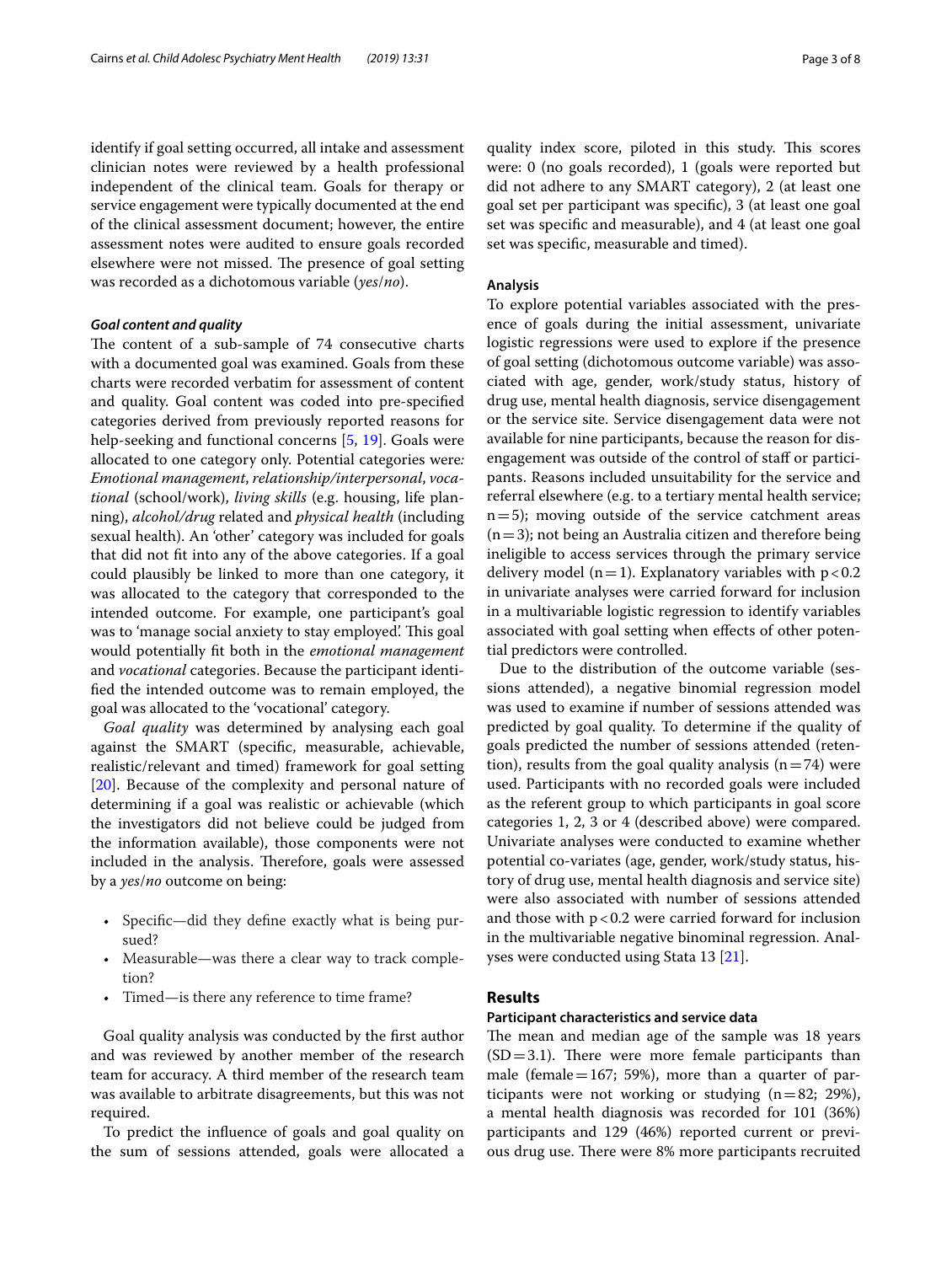from one of the service sites (Site  $1=153$ ; 54%) in comparison to the other site. From 283 reviewed patient charts, at least one goal was recorded for 187 (66%) participants. The median (IQR) number of sessions attended excluding the intake/assessment sessions was  $5 \; [2-10]$  $5 \; [2-10]$  $5 \; [2-10]$ and 55 (19%) participants disengaged from the service after the assessment session.

## **Associations with goal setting**

Univariate analyses examining factors associated with goal setting identifed age, drug use, service site and disengagement to be carried forward for multivariable analyses (Table [1](#page-3-0)). When entered into a multivariable logistic regression, service disengagement and site were statistically significant at  $p < 0.01$  $p < 0.01$  (Table 1). Compared with the univariate analysis, there was very little change in the odds ratio, confdence interval or p-value for service site or disengagement in the multivariable model.

## **Association between goal quality and patient retention**

Among the 74 participants included in the sub-analysis of goal quality, 166 goals were analyzed, with 88%  $(n=65)$ of participants reporting between 1 and 3 goals (Fig. [1](#page-3-1)). The frequency of goal categories has been described in Table [2.](#page-4-0) Goals to improve emotional management and well-being were the most frequently recorded, with support for depression and anxiety symptoms contributing to half of these. Goals in the 'other' category were: stay out of jail  $(n=1)$ , engage with psychologist/talk to someone  $(n=4)$ , be a better person  $(n=1)$ , get a handle on life  $(n=1)$ , be normal  $(n=1)$  and increase my mental health to increase functioning  $(n=1)$ . That final goal was allocated to the 'other' category, as the authors were unable

<span id="page-3-1"></span>

None of the analyzed goals met full criteria for being specifc, measurable and timed, so none scored 4 on the quality index. Ninety-fve goals (57%) were identifed as being specifc and 23 were measurable (14%). All goals that were considered measurable were also specifc. None of the goals included a timeframe. Of the 23 measurable goals, 22 were identifed as measurable as they inferred a dichotomous yes/no measure (e.g. "*stop smoking cannabis*" or "*get a job*").

Results from the negative binomial regression indicated that the presence of a goal compared with no goal was associated with more sessions attended (Table [3](#page-4-1)).

|                         | <b>Univariate</b> |        |       | Multivariate <sup>†</sup> |          |                          |
|-------------------------|-------------------|--------|-------|---------------------------|----------|--------------------------|
|                         | <b>OR</b>         | 95% CI |       | <b>OR</b>                 | 95% CI   |                          |
|                         |                   | Lower  | Upper |                           | Lower    | Upper                    |
| Age                     | $1.09*$           | 1.00   | 1.18  | 1.07                      | 0.98     | 1.69                     |
| Male                    | 0.74              | 0.45   | 1.22  | $\overline{\phantom{0}}$  | -        | $\overline{\phantom{0}}$ |
| Not working or studying | 0.73              | 0.43   | 1.24  | $\overline{\phantom{0}}$  | $\equiv$ |                          |
| Mental health diagnosis | 1.02              | 0.61   | 1.70  | $\overline{\phantom{0}}$  | -        |                          |
| Drug use                | 1.54              | 0.90   | 2.51  | 1.49                      | 0.85     | 2.60                     |
| Service disengagement   | $0.30**$          | 0.16   | 0.58  | $0.30**$                  | 0.15     | 0.59                     |
| Service site            | $2.06*$           | 1.24   | 3.43  | $2.05*$                   | 1.19     | 3.53                     |

<span id="page-3-0"></span>**Table 1 Results from univariate and multivariate logistic regression n=274, examining potential correlates of goal setting (dependent variable)**

*OR* odds ratio

\*p≤0.05; \*\*p≤0.001

<sup>†</sup> The overall model gave LR  $X^2$  (4) = 25.65, p < 0.001

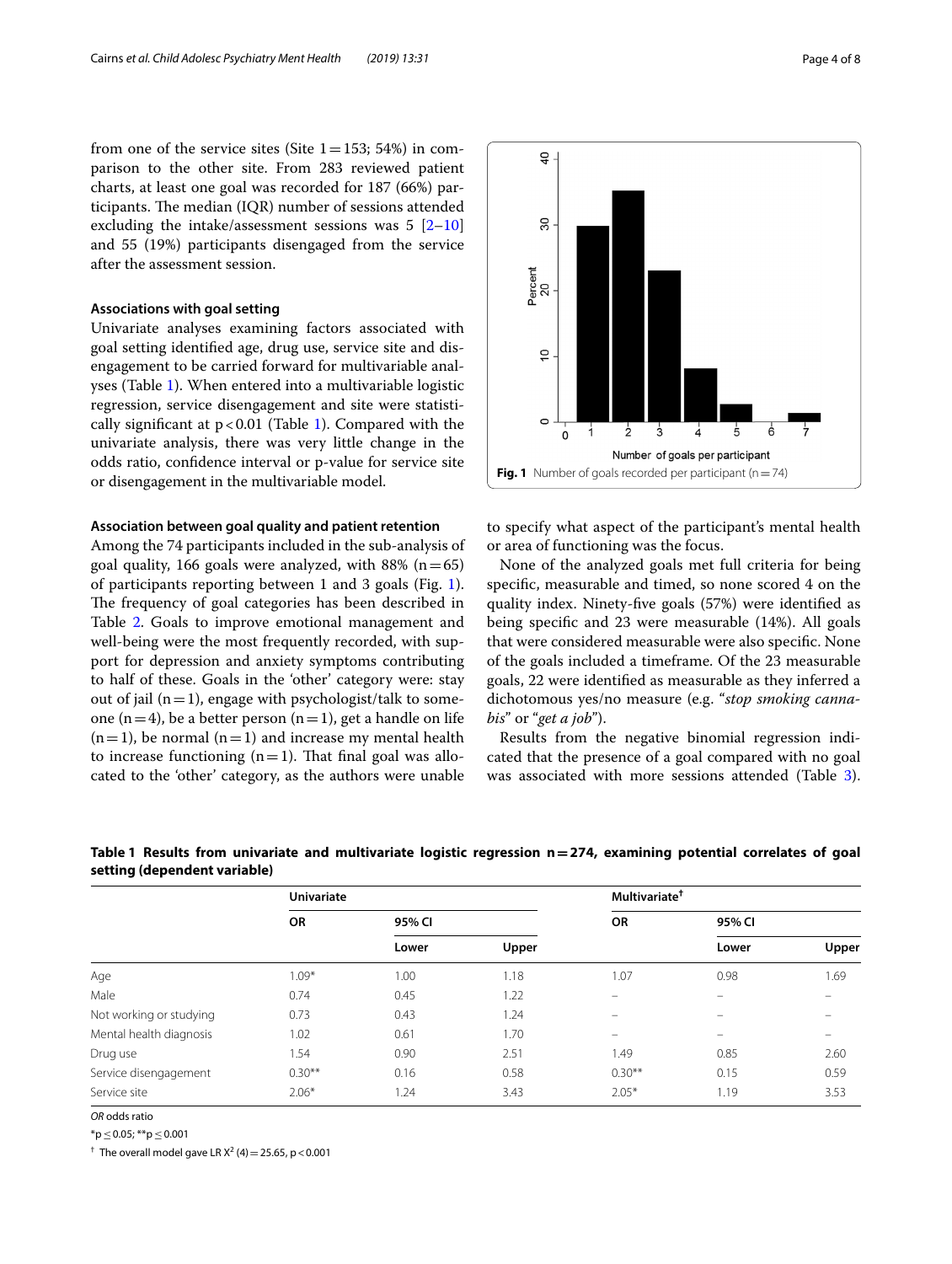<span id="page-4-0"></span>**Table 2 Type and frequency of goals reported by 74 helpseeking young people: 166 goals analysed**

| Goal category                                  | N(% )          |  |
|------------------------------------------------|----------------|--|
| Emotional management/feelings                  | 107 (64%)      |  |
| Depression/mood symptoms                       | 26             |  |
| Anxiety                                        | 25             |  |
| Self esteem                                    | 12             |  |
| Stress management                              | 11             |  |
| General coping                                 | 10             |  |
| Anger management                               | 7              |  |
| Suicide/self-harm                              | 6              |  |
| Eating disorder                                | 3              |  |
| Psychotic symptoms                             | 3              |  |
| Trauma counselling                             | $\mathfrak{D}$ |  |
| Motivation                                     | $\mathfrak{D}$ |  |
| Relationship/interpersonal                     | 20 (12%)       |  |
| Vocational (work/study)                        | 11 (7%)        |  |
| Living skills (e.g. housing, community access) | 9(5%)          |  |
| Alcohol and drug                               | 6 (4%)         |  |
| Physical health                                | 3(2%)          |  |
| Other                                          | 9(5%)          |  |

The multivariable regression identified that no history of drug use was associated with a higher number of sessions attended. History of drug use reached signifcance, p<0.05, in the multivariable analysis likely as a result of the interaction with gender and the increased efect on the dependent variable (number of sessions attended). It was interesting to note that incident rate ratio estimates for the association between goal quality categories and number of sessions attended were quite consistent across the three goal quality categories indicating that goals that were specifc, or specifc and measurable did not tend to give superior patient retention than ones that did not meet these criteria.

## **Discussion**

More than two-thirds of young people in this study set goals during their initial engagement and assessment sessions with a youth mental health service. Of the 74 participants included in the sub-analysis of goals, 52 (30%) identified more than one goal. This is congruent with previous research from youth mental health services where the majority of young people report more than one reason for help-seeking [[22](#page-7-16)] and young people fnd goal setting to be acceptable and valued [\[12](#page-7-5)].

## **Factors associated with goal setting**

In this sample, goal setting was not signifcantly associated with age, gender, presence of mental health diagnosis, history of drug use or vocational functioning. These results are encouraging, as they indirectly suggest the likely acceptability of goal setting amongst a broad range of young people. Not setting a goal was correlated with an increased likelihood of a young person not returning to the service for ongoing therapy (service disengagement). This result was evidenced in both the association between goal presence and disengagement (Table [1](#page-3-0)), and between goal quality and number of therapy sessions attended (Table [3](#page-4-1)). The mechanisms underpinning this

<span id="page-4-1"></span>**Table 3 Results from univariate and multivariate negative binominal regressions examining potential correlates of number of sessions attended (dependent variable) n=166**

|                               | <b>Univariate</b> |        |       | Multivariable <sup>†</sup> |          |       |
|-------------------------------|-------------------|--------|-------|----------------------------|----------|-------|
|                               | <b>IRR</b>        | 95% CI |       | <b>IRR</b>                 | 95% CI   |       |
|                               |                   | Lower  | Upper |                            | Lower    | Upper |
| Goal quality <sup>a</sup>     |                   |        |       |                            |          |       |
| Not specific or measureable   | $2.72***$         | 1.54   | 4.80  | $2.76***$                  | 1.57     | 4.87  |
| Specific goal not measureable | $2.44***$         | 1.59   | 3.75  | $2.48***$                  | 1.60     | 3.84  |
| Specific and measurable goal  | $2.33*$           | 1.33   | 4.08  | $2.30*$                    | 1.30     | 4.07  |
| Age                           | 1.04              | 0.96   | 1.12  | n/a                        |          |       |
| Male                          | $0.67*$           | 0.46   | 0.97  | 0.76                       | 0.54     | 1.08  |
| Not working or studying       | 0.93              | 0.63   | 1.38  | n/a                        | $\equiv$ | -     |
| Mental health diagnosis       | 1.24              | 0.85   | 1.81  | n/a                        |          |       |
| History of drug use           | 0.75              | 0.52   | 1.09  | $0.68*$                    | 0.48     | 0.97  |
| Service site                  | $1.56*$           | 1.07   | 2.25  | 1.16                       | 0.81     | 1.67  |

*IRR* incident rate ratio

\*p≤0.05; \*\*p≤0.001

<sup>†</sup> Overall model LR  $X^2$  (6) = 33.24, p < 0.001

<sup>a</sup> No goal is the referent comparison category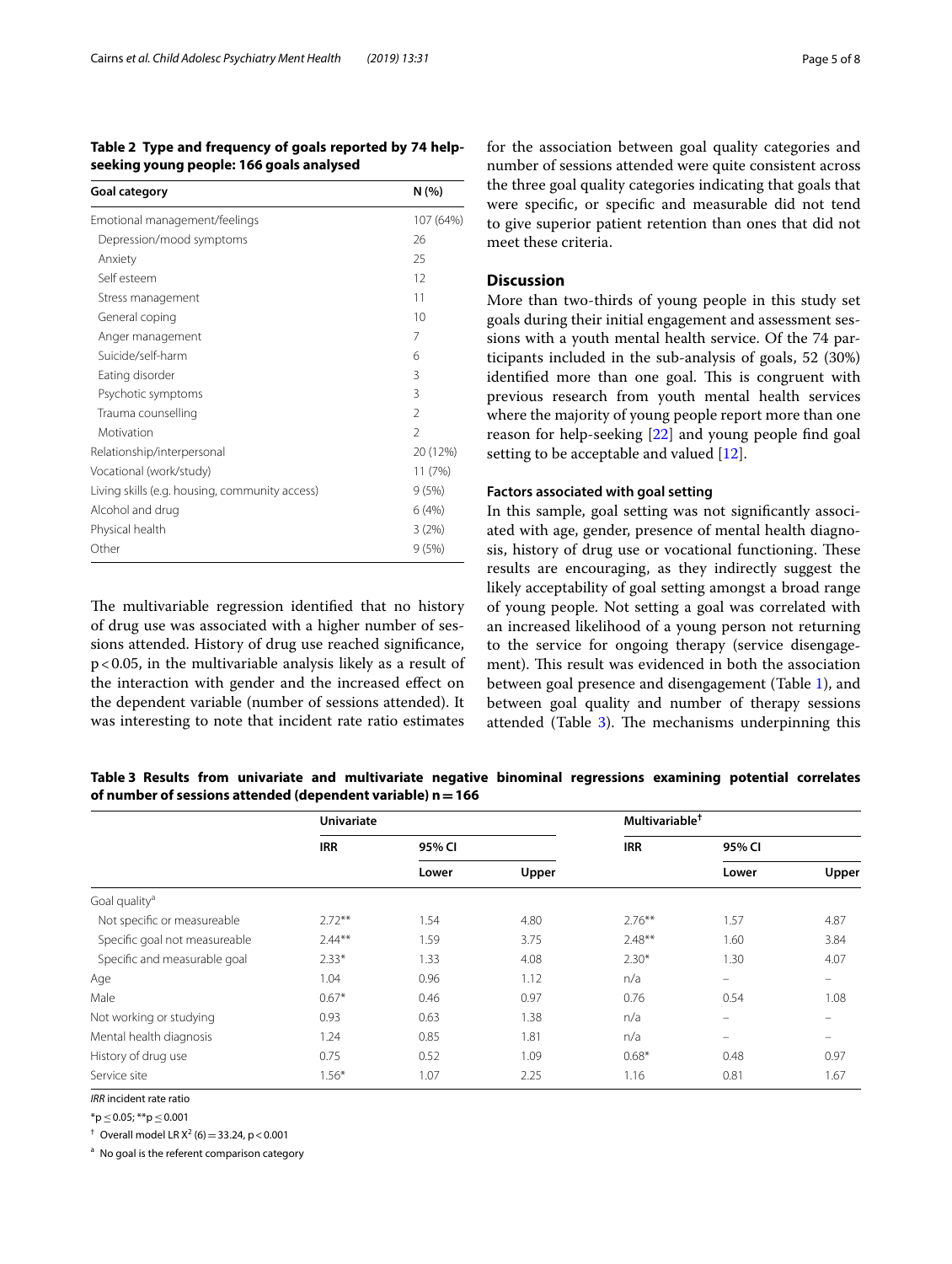result are worth further exploration. It is possible that those that disengaged from the service after the assessment session did not set a goal, as it was their intention not to return. However, this moment of discussing goals during the assessment may provide an opportunity for a clinician to change a young person's perspective of the service. That person after all, has made the effort to attend the service for the intake assessment presumably indicating that they are likely to have an objective in mind that could plausibly be articulated as a goal.

There is very little information about disengagement from youth early intervention services comparable to *headspace*, and the authors could fnd no other studies examining the infuence of goal setting on disengagement. Comprehensive school-based engagement models postulate goal setting, focused on task rather than ability, as important for school engagement, but until the present study it was unknown if this would also apply to health services [\[23,](#page-7-17) [24\]](#page-7-18). Further research exploring the motivation to attend ongoing intervention pre and post assessment may give insight into the potential mediating role of goal setting. It is possible that strengthening goal setting practices could reduce the rate of service disengagement. In this study, just having a goal signifcantly predicted an increase in the number of sessions attended, although there was not a clear association between the quality of goals and the number of sessions. Furthermore, increased sessions may not necessarily be a positive outcome if the purpose of intervention were unclear, or the purpose of the intervention was rapidly achieved.

The influence of site on goal setting suggested a possible disparity between sites in the implementation of routine goal setting and recording during the initial assessment. It is possible that the site diferences were due to difering staffing competencies/characteristics or service cultures, or to participant characteristics such as the extent their initial motivation to attend the service was related to a consciously articulated goal  $[25, 26]$  $[25, 26]$  $[25, 26]$ . The influence of site was not signifcantly correlated with patient retention once other covariates were included in the analysis (Table  $3$ ). This indicates that any characteristics that may relate to site diferences did not signifcantly infuence patient retention. Lastly a history of drug use was associated with a reduced number of therapy sessions attended. This is congruent with previous literature exploring mental health service disengagement  $[27]$  $[27]$ . The underlying reasons for this could not be explored in this study but is an area of research requiring further attention.

## **SMART goals and content**

Results on the content focus of goals were consistent with national *headspace* data, that 71.6% of young people were having problems with feelings, 18.4% reported help-seeking for concerns with role functioning and 6.6% had physical health issues [\[5\]](#page-7-12). Similar services outside of Australia, such as, *Jigsaw*, the Irish national youth early intervention service also report most young people present for issues relating to feelings such as anxiety and worry, anger and thoughts of hurting one's self being most commonly reported [[22\]](#page-7-16). Tangible outcomes have been postulated as being potentially more important to young people and their families [[28](#page-7-22)] and it is likely that the intended outcome for some of the emotional goals was subsequent improvement in functioning, but that hypothesis could not be tested in the current study.

In this study, most goals did not adhere to the SMART criteria. Negotiating specifc, realistic and measurable goals with service users is perceived to be time consuming [\[20](#page-7-14)], which may have constrained the extent that this could occur. Almost all of the measurable goals used a dichotomous measurement, and while such outcomes are measurable, they do not allow for partial success. This may inadvertently be detrimental to individuals who do not achieve a positive result [\[29\]](#page-7-23). While the current study suggested that setting goals, regardless of quality, is more helpful than no goals, evaluation of the extent of goal attainment was outside the scope of this research, and specifc, measurable and realistic goals may have resulted in superior outcomes.

Efective goal setting is challenging, but idiographic measures may provide an alternative evaluation tool to global assessments of functioning, more sensitive to outcomes meaningful to consumers  $[11, 30]$  $[11, 30]$  $[11, 30]$ . This study did not explore the process for reviewing goals. However, previous research reported young people could not always remember the goals they had set at entry into services and that they were not systematically reviewed [\[12](#page-7-5)]. The process for goal evaluation and feedback remains an important area for future research.

## **Implications for practice**

This study highlighted that although most young people in our sample are setting goals when they engage with youth services, few goals were specifc and measurable. Regardless of the goal quality, any form of goal setting appeared to reduce the risk of patients disengaging immediately after assessment, and was related to more sessions being attended. Idiographic outcome measures, such as goal setting did not appear to be used to their full potential at these two sites, despite the desire from youth services to improve functional outcomes [[31](#page-7-25)]. Introduction of tools such as the MyLifeTracker have signifcant potential in demonstrating meaningful change for young people [[32](#page-7-26)]. Practitioners working in youth mental health services may fnd it benefcial to consider increasing the focus on goal setting to improve client retention and measurement of client-desired change to understand efectiveness of therapy [\[33](#page-7-27)].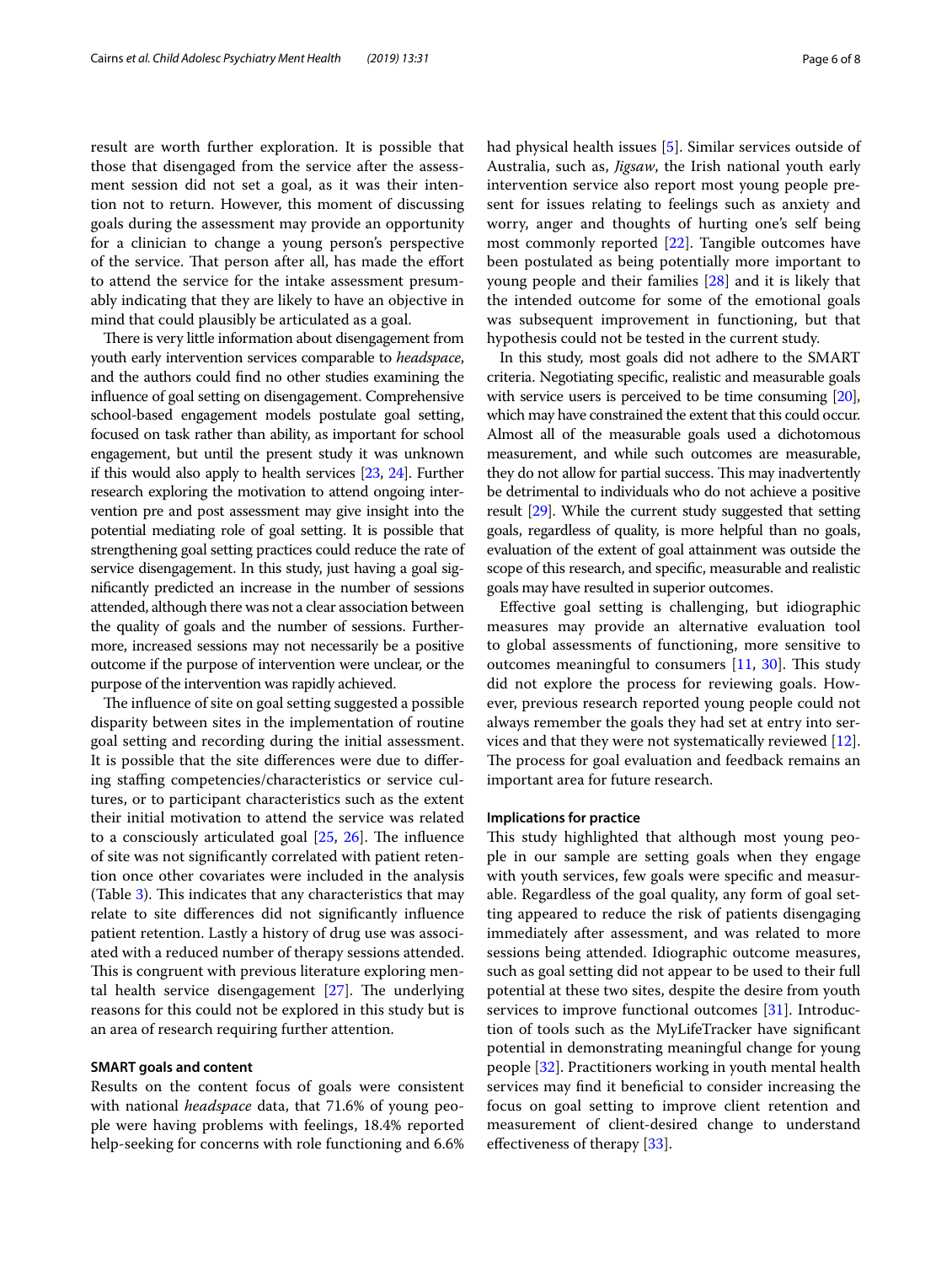## **Limitations**

Although the goals coded in this study were written in a manner that suggested they were identifed by service users, the authors were unable to validate this as the data were retrospective and were collected from clinical charts. It is possible that the goals recorded were not always negotiated between the young person and the clinician but instead a statement by either the young person or clinician, and documented with or without agreement on the achievability of the goals. Future studies, reporting the quality of the goals setting process may identify whether the achievability of goals is associated with patient retention. The commitment of parents/guardians to support the young person to accesses treatment is also a likely factor in treatment retention however this was unable to be explored in this current study. This study focused on goal setting with young people at the intake and assessment phase of service engagement and did not examine the presence and content of goals set during ongoing therapy. Some SMART goals could have been subsequently set by therapy staff. The process for setting goals, goal feedback and staf's perceptions on the utility of setting goals were not explored in this study and could provide valuable information for service improvement in the future. Lastly, a dichotomous assessment of engagement in work or study was a basic determination of occupational functioning and does not provide any assessment of the quality of engagement or the supports an individual might be receiving. It is possible that a more detailed assessment of the quality of vocational functioning might identify an association between goal setting and concurrent function. It is also important to note that no assessment of later functioning or other outcomes was included in this study, and that may have provided additional insight into the role of goal setting and goal quality.

## **Conclusion**

This study successfully assessed the rates and quality of goal setting during initial engagement at youth health services and explored the associations between goal setting and patient retention. Clinicians working in this feld and particularly intake/assessment staff in youth-specific mental health service should consider the role of goal setting at the initial phase of patient engagement. This study has highlighted that the majority of young people were setting goals, but those goals were not always specifc, rarely measurable, and when dichotomous, they were not conducive to indicating satisfaction with partial achievement. Further research is needed to understand the mechanism of goal setting in improving patient retention, with the ultimate aim of improving meaningful patient-specifc outcomes.

#### **Abbreviations**

SMART: specifc, measurable, acceptable/achievable, realistic and timed (goals).

#### **Acknowledgements**

Not applicable.

#### **Authors' contributions**

AC conducted the chart audit, analysed and interpreted the data, provided a frst draft of the manuscript and revised it, based upon the substantial feedback from the co-authors. SMM made substantial contributions to the study design and provided advice and assistance with data analysis. FD made substantial contributions to the study design and provided substantial feedback on the interpretation of the results and its implications. DK made signifcant contributions to the study, both by discussing the study design, results and implications, as well as revising and providing feedback on drafts of the manuscript. All authors read and approved the fnal manuscript.

#### **Funding**

First author (AC) was support to complete this by an Australian Postgraduate Award, funded by the Australian Commonwealth Government; and a HOT North Early Career Fellowship (NHMRC APP1131932), National Health and Medical Research Council of Australia. SMM was supported by a National Health and Medical Research Council of Australia fellowship (APP1090440).

#### **Availability of data and materials**

The datasets used and analysed during the current study are available from the corresponding author on reasonable request.

#### **Ethics approval and consent to participate**

Ethical approval for this research was granted by the Queensland University of Technology (Approval Number 1400000066).

#### **Consent for publication**

Not applicable.

#### **Competing interests**

The authors declare that they have no competing interests.

#### **Author details**

<sup>1</sup> Centre for Rural and Remote Health, James Cook University, PO Box 341, Weipa, QLD 4874, Australia.<sup>2</sup> Centre for Children's Health Research, School of Psychology and Counselling and Institute of Health and Biomedical Innovation, Queensland University of Technology, Brisbane, Australia.<sup>3</sup> Rehabilitation Academic Clinical Unit, Metro South Addiction and Mental Health Services, Metro South Health, Brisbane, Australia. 4 School of Medicine, University of Queensland, Brisbane, Australia. 5 Australian Centre for Health Services Innovation, School of Public Health and Social Work and Institute of Health and Biomedical Innovation, Queensland University of Technology, Brisbane, Australia. 6 Centre for Functioning and Health Research, Metro South Health, Brisbane, Australia.

#### Received: 11 March 2019 Accepted: 22 June 2019 Published online: 09 July 2019

## **References**

- <span id="page-6-0"></span>1. Lloyd C, King R, Bassett H. A survey of Australian mental health occupational therapists. Br J Occup Ther. 2002;65(2):88–96.
- <span id="page-6-1"></span>2. Weisz JR, Chorpita BF, Frye A, Ng MY, Lau N, Bearman SK, et al. Youth top problems: using idiographic, consumer-guided assessment to identify treatment needs and to track change during psychotherapy. J Consult Clin Psychol. 2011;79(3):369.
- <span id="page-6-2"></span>3. Andresen R, Oades L, Caputi P. The experience of recovery from schizophrenia: towards an empirically validated stage model. Aust N Z J Psychiatry. 2003;37(5):586–94.
- <span id="page-6-3"></span>4. Cairns AJ, Kavanagh DJ, Dark F, McPhail SM. Prediction of vocational participation and global role functioning in help-seeking young adults, from neurocognitive, demographic and clinical variables. J Afect Disord. 2017;221:158–64.